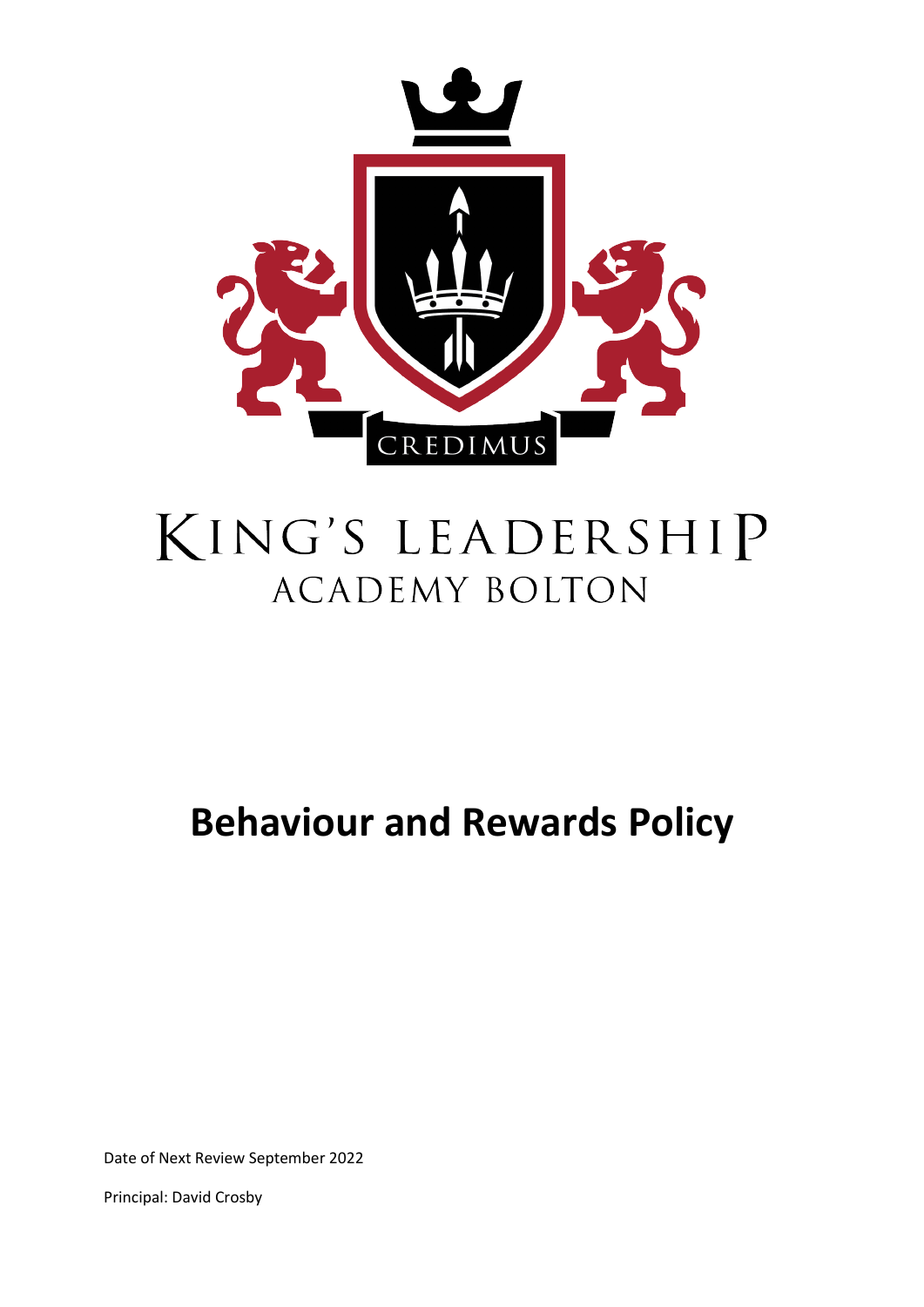# **Contents**

# <span id="page-1-0"></span>**1. Principles and Aims**

At King's, we recognise that every student and member of staff is responsible for promoting good behaviour. We recognise that poor behaviour forms a significant barrier to learning and progress. To this end it will not be tolerated.

King's places specific focus on our ASPIRE code and measure both behaviour and rewards across the seven values of Aspiration and Achievement, Self-Awareness, Professionalism, Integrity, Respect and Endeavour. The ASPIRE code permeates all aspects of school life both in and out of the classroom environment and pupils clearly understand the character they need to demonstrate on a daily basis.

# **At King's, we aim to:**

- have a caring, secure and orderly community in which the boundaries of acceptable behaviour are clear, shared and consistent
- reflect Government legislation as represented in the Education Act 2002 (amended 2011); The Education and Inspection Act 2006; DFE Exclusion from Academies in England; The School Discipline (pupil exclusion and reviews) 2012; The Education Regulations 2007; The Human Rights Act 1998; and the Race Relations Act 1976 (amended 2000)
- ensure that all staff are aware of the powers available to them to sanction poor behaviour
- ensure that students and parents are introduced on entry to the school's expectations via the Home/School agreement and associated documents
- ensure that all students are clear about the school's expectations through their ASPIRE lessons, mentoring, visible displays in school and assemblies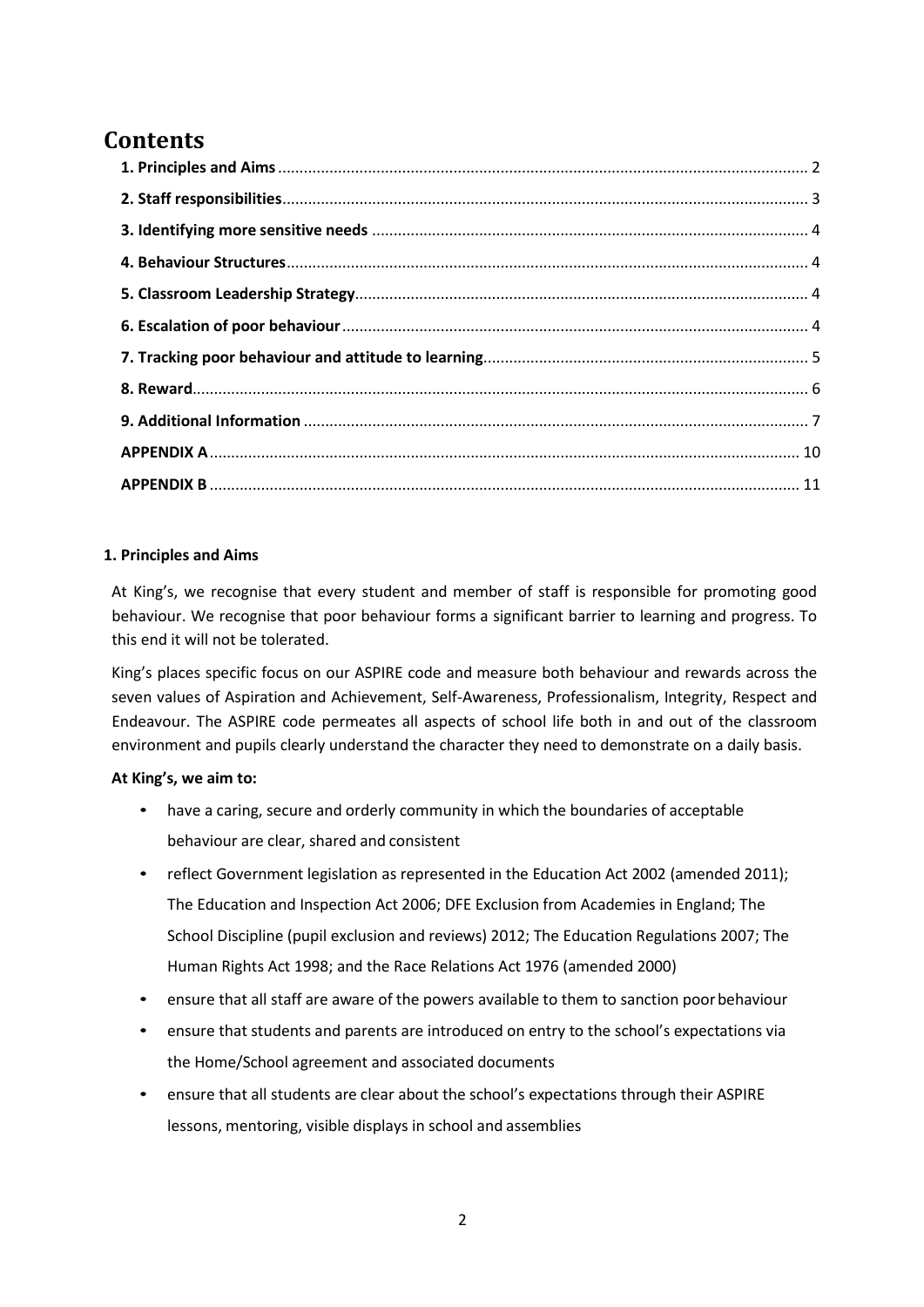- ensure that students review these expectations annually and sign this agreement in their Student Planner
- ensure that students are familiar with the points system which rewards students for excellent behaviour and character
- ensure that students understand how their behaviour contributes to their House profile
- ensure that students understand how their behaviour contributes to the overall learning climate of the school
- ensure Equality of Opportunity for all students
- consider the impact of each individual's behaviour on the school community as awhole
- work as part of a multi-agency network to help students achieve more
- promote clear values and a clear moral code
- enforce fair, consistent and appropriate sanctions when necessary
- involve parents and governors wherever it is appropriate or required
- use counselling where appropriate
- use IEPs wherever relevant to support behaviour
- utilize parental support and involvement:
	- I. when conducting reintegration meetings following a placement or short term alternative provision placement
	- II. when conducting readmission meetings following fixed term exclusion
	- III. when issuing Parenting Contracts and/or Fixed Penalty Notices

# <span id="page-2-0"></span>**2. Staff responsibilities**

At King's, all Staff are responsible for maintaining a calm, safe environment by performing duties before and after school and at break times. The Leadership Team provide further support by patrolling key areas of the school during every break and lunchtime.

When reporting issues of a serious nature, an Incident Report Form must be completed by the relevant member of staff. The relevant sanction will be placed on Bromcom and in the student's file by the TAC team (Team Around the Child) when the Incident Report Form has been received and the appropriate action has been taken.

In order to support the DfE agenda 'Help Children Achieve More', students are placed into a specific tier of Need and Intervention by the TAC team in order to ensure that staff, students and parents are aware of the sanction and/or risk of exclusion an individual student faces and of the intervention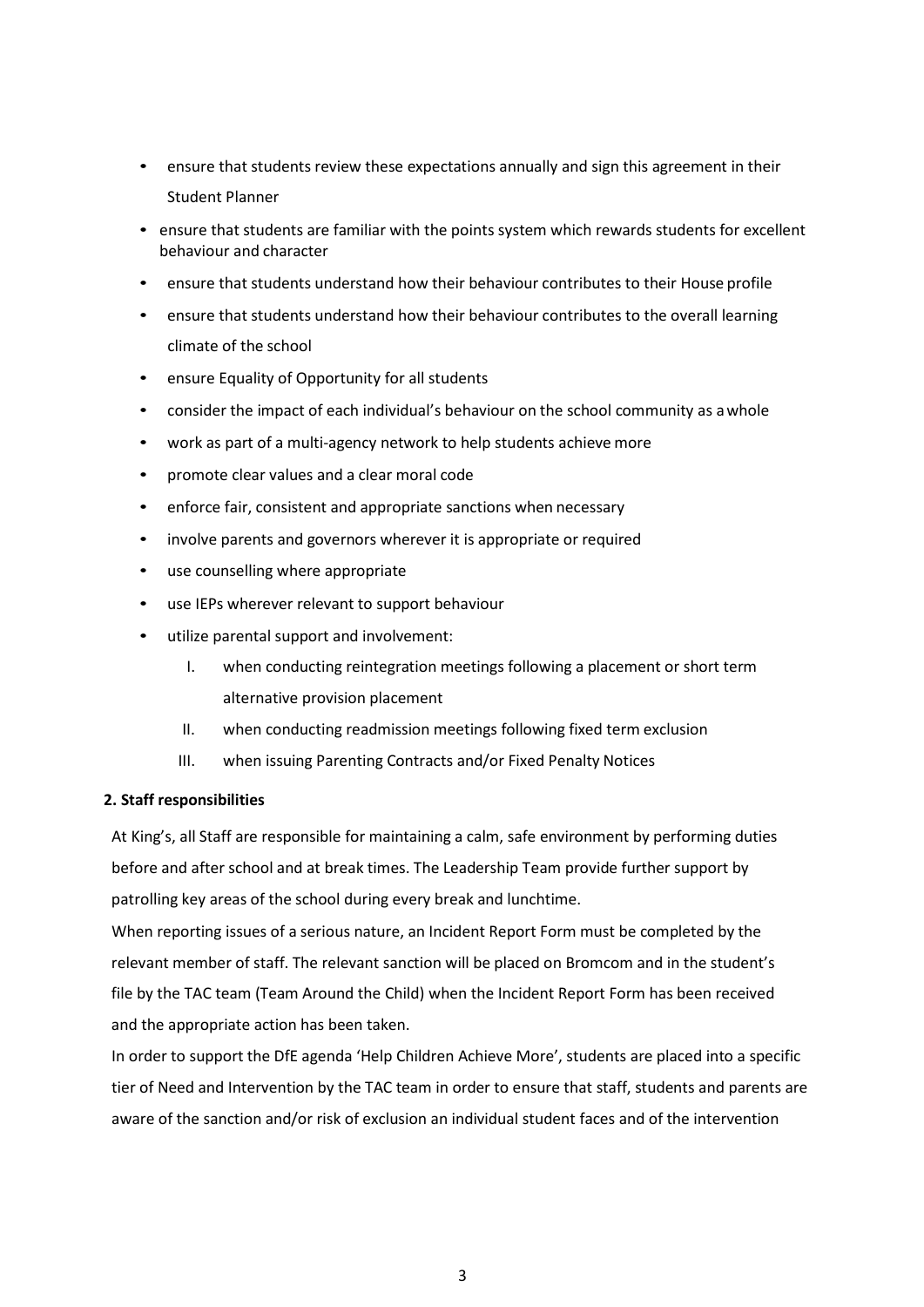and support that is in place.

#### <span id="page-3-0"></span>**3. Identifying more sensitive needs**

A student may have an identified need, such as a bereavement or LAC status that places them in a tier, without presenting behavioural concerns. Where the school has concerns, the TAC team and attached senior lead will adopt a 'Multi Agency' approach to assess the levels of need and implement the most appropriate levels of support. All staff take part in safeguarding and behaviour training at the beginning of the academic year and are required to familiarise themselves with the procedures to follow should they have concerns.

#### <span id="page-3-1"></span>**4. Behaviour Structures**

All students are expected to behave in accordance with the school's expectations. In the classroom, King's uses a classroom leadership strategy across all curricular areas. Where students fail to comply in the classroom, it is important that such behaviour is challenged accordingly by application of this strategy and behaviour points are allocated as appropriate. The strategy can be seen below.

#### <span id="page-3-2"></span>**5. Classroom Leadership Strategy**

At the start of each lesson all students are required to place their digital devices/planners on the desk in front of them with the planner/app open.

#### <span id="page-3-3"></span>**6. Escalation of poor behaviour**

Should a situation arise in a classroom where a student's behaviour escalates it will be necessary for the teacher to call for a member of the TAC team (Team Around the Child) or a senior member of staff. The principal aim of this is to resolve the situation and allow the student to continue with the lesson upon agreeing to abide by the expectations of the teacher. Where the member of senior staff considers there to be a risk that poor behaviour may continue, they may remain in the lesson to assist in settling the class. Where a student has caused a significant breech of health and safety, they will be automatically removed from the class and the matter will be investigated and dealt with by a member of the TAC team. This may result in internal or fixed term exclusion and/or the senior member of staff, as appropriate. It is essential that all behavioural incidents are recorded by the subject teacher electronically on Bromcom.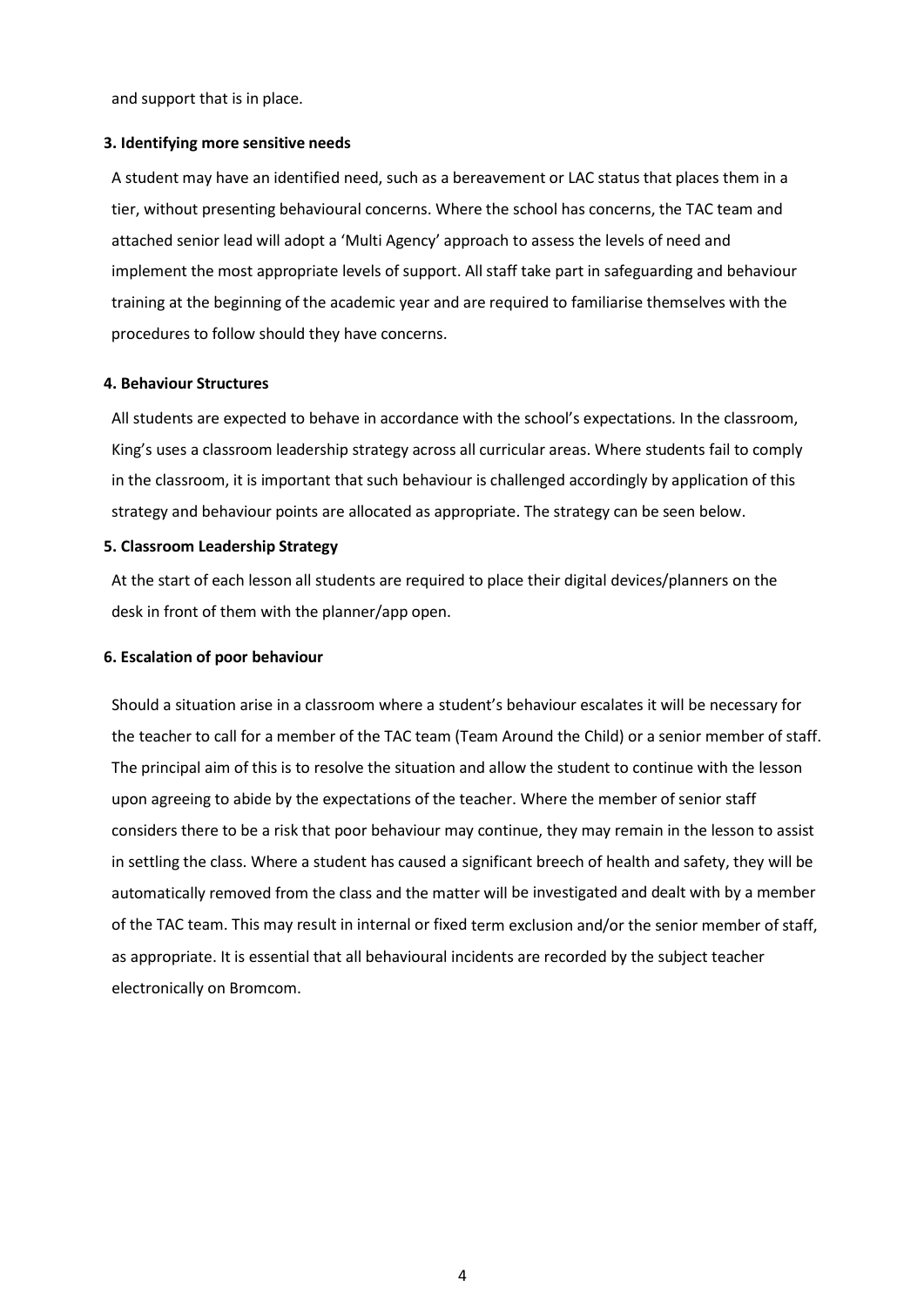| Incident                                                                                        | <b>Symbol</b> | Follow up action                                                                                                                                                                                                                                                    |
|-------------------------------------------------------------------------------------------------|---------------|---------------------------------------------------------------------------------------------------------------------------------------------------------------------------------------------------------------------------------------------------------------------|
| 1 <sup>st</sup> Incident<br>Pupil receives verbal warning and name<br>is written on the board   | <b>NAME</b>   | Teacher may move the child or speak to them briefly at the<br>end of the lesson.                                                                                                                                                                                    |
| 2nd Incident<br>Pupils name is circled                                                          | <b>NAME</b>   | Pupil must report to the teacher after school for a<br>conversation about the lesson and an ASPIRE essay. Negative<br>ATL (3) placed in Bromcom, record of 'essay collected' made.<br>Phone call home if essay not completed.                                       |
| 3rd Incident<br>Pupils name has a line crossed through it                                       | <b>NAME</b>   | Pupil given an ASPIRE essay and up to 1 hour detention after<br>school. The teacher will phone home to alert parents. A<br>formal apology may be required in the lesson. Negative ATL<br>(3) placed on Bromcom.                                                     |
| 4th Incident<br>Pupils name now has a cross through it                                          | <b>NAME</b>   | Pupil will be given an extended detention on a Friday for two<br>hours. An incident form will be completed and a copy will go<br>home. The pupil may be placed on subject report by the<br>teacher. Formal apology required. Negative ATL (4) placed on<br>Bromcom. |
| <b>5th Incident</b><br>Proximity support/or on call used to<br>remove the pupil from the lesson |               | All of the above and the pupil required to meet student<br>parliament. Community service will be issued, monitored by<br>the subject leader. Further sanctions may be considered.<br>Negative ATL (4) placed on Bromcom.                                            |

As a Leadership academy, which places particular focus on the building and development of character, we want all colleagues at King's to be empowered in the management of student behaviour. We would never seek to undermine a teacher's authority by being considered 'more able' to deal with problems.

Where staff are finding recurring issues with certain students or classes we advise that they seek support and not tolerate this. It is recognised that we all face difficulties with students from time to time and staff should feel confident to ask for help. New staff undergo bespoke training at the academy to develop their behaviour management techniques both in and out of the classroom.

# <span id="page-4-0"></span>**7. Tracking poor behaviour and attitude to learning**

Behavioural records on Bromcom are analysed every week by the TAC team to identify patterns of poor behaviour and inform intervention strategies in support of both teachers and students. This is overseen by the senior member of staff in charge of TAC.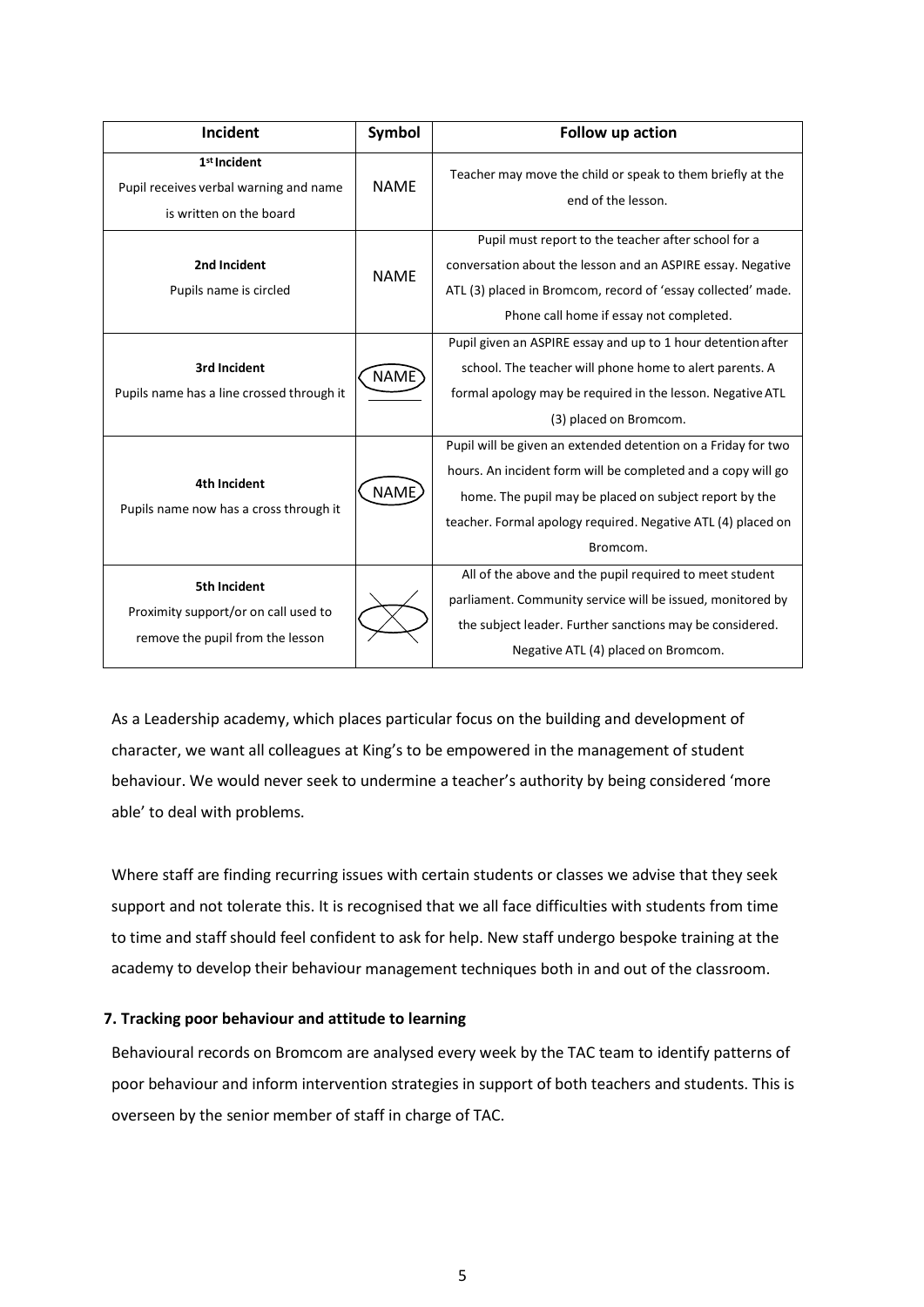At King's, we track poor behaviour via 'Attitude to Learning' marks (ATLs'). An ATL 1 means a pupil has gone above and beyond; an ATL 2 means they have demonstrated the expected behaviour for a King's pupil in lesson; an ATL 3 means they have displayed behaviour that is not in line with the academy's expectations and an ATL 4 constitutes a serious breach of the King's behavioural policy.

All ATL marks are tracked on a weekly basis by the TAC team who apply the system of behavioural consequences for ATL 3s' accrued over time. The pupils are made aware of this system so as to empower them to take ownership over their own behaviour and self-regulate to avoid accruing ATL 3s' on the register. Please see Appendix B for additional information on how the ATL behavioural system is exercised at King's.

#### <span id="page-5-0"></span>**8. Reward**

#### **Rewarding good behaviour**

At King's we fundamentally believe in the importance of rewarding students for demonstrating exemplary codes of practice across all aspects of their school life, including exemplary behaviour. We believe that the encouragement and rewarding of good behaviour and practice e.g. following the ASPIRE code, working hard in lessons and producing high quality work builds student confidence and goes some way to minimising poor behaviour.

To this end, all teachers apply the 'Praise Strategy' in the classroom to reward pupils. This strategy can be seen below.

#### **Praise Strategy for Classroom**

At Kings we expect that pupils follow our ASPIRE code at all times. Those pupils that go above and beyond will be rewarded.

| Attitude to<br>learning score | Points |
|-------------------------------|--------|
| Platinum                      | 150    |
| Gold                          | 100    |
| Silver                        | 65     |
| <b>Bronze</b>                 | 45     |

Each week, pupils will be given their reward points, which shows them how many ATL 1s' they have received. In this way, they are constantly kept informed of how well they are doing. At the end of each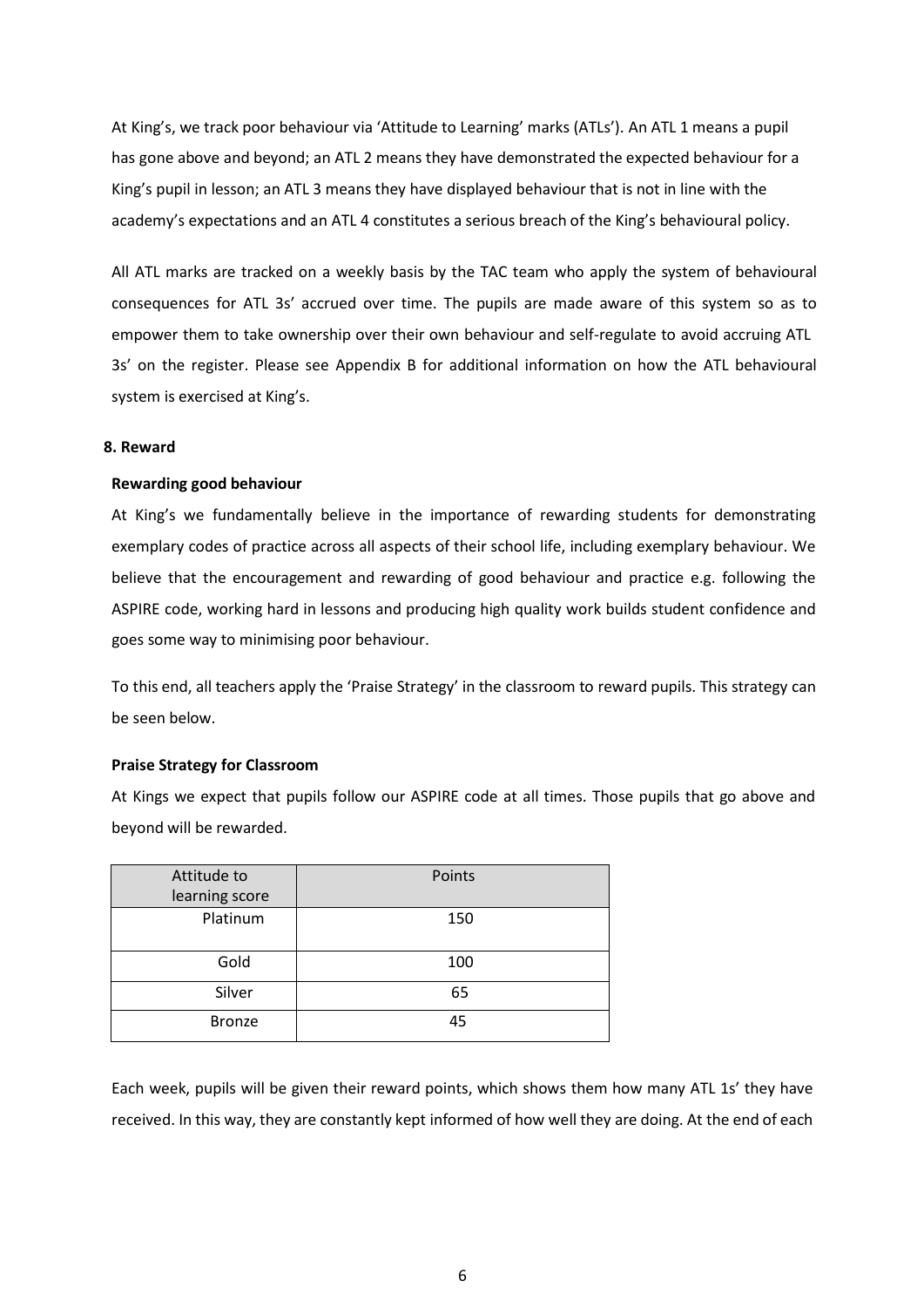learning cycle, King's runs a Rewards assembly where pupils receive certificates / vouchers respectively.

# **Some examples of prizes that pupils can bid for are:**

- Vouchers
- Computer games
- Subway meal
- Baskets of goodies
- Teacher homework

ATL 1s' are tracked throughout the year and the highest achievers are rewarded by attending rewards trips across a variety of different leisure activities.

# **Some examples of rewards trips that pupils can attend are:**

- Alton Towers/Blackpool trip at the end of the year
- Chill Factor trip
- Bowling

# <span id="page-6-0"></span>**9. Additional Information**

# **Banned items**

# **The following items are not permitted on the school site:**

- chewing gum
- lighters
- cigarettes
- electronic cigarettes
- laser pens
- non-uniform clothing and footwear
- jewellery

This list is not exhaustive and the school maintains the right to confiscate any item

considered dangerous, offensive and inappropriate or that may compromise safety.

The following items are considered dangerous and are also banned:

- fireworks
- illegal drugs
- solvents
- knives
- blades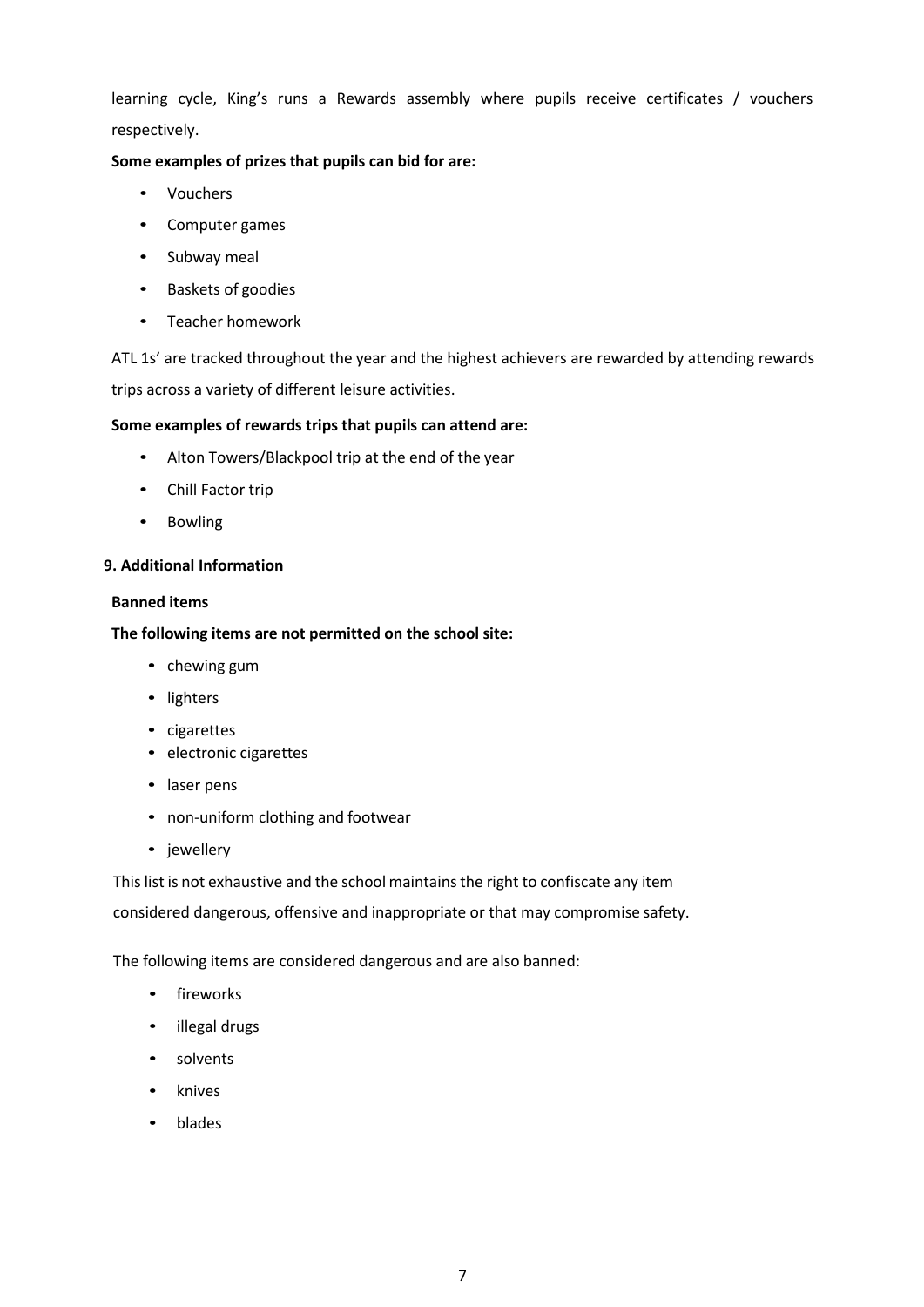- pointed items
- alcohol
- guns (including plastic toys or replicas)

Students found in possession of 'banned' items will have them confiscated and may be excluded from school. In relation to dangerous items, it is likely the school will involve the Police. The school has the authority to 'dispose' of banned items.

# **Detentions**

Detentions are used as a sanction in response to punctuality, poor quality classwork, lack of or poor quality homework and behaviour concerns. Staff may issue 'no notice' detentions, as stipulated in point 31 of the 2016 government publication 'Behaviour and discipline in schools: Advice for

headteachers and school staff'. Further information on this is provided on page 41 of the King's Parents Handbook.

#### **Malicious accusations**

Where students are found to have made malicious accusations against a member of staff that are proved unfounded the school will exclude the student concerned. Dependent on the severity of the accusation and the distress caused, this exclusion may be permanent.

#### **Exclusions**

Guidance for parents on the school's expectations appears in the Home / School Admission Agreement, which is signed by the school, the parent and the student upon starting at the school. In the event of an external exclusion the school, parent and student are required to meet to sign a readmission agreement, which stipulates the expectations placed on any student returning to school following a fixed term exclusion.

#### **Bullying**

Staff are aware of the harm caused by bullying and will use our anti-bullying procedures where necessary. However, there will be occasions when a student's behaviour warrants a response under child protection rather than anti-bullying procedures. Please see our anti-bullying policy and our safeguarding policy.

## **Sexual Harassment and Sexual Violence**

In December 2017, the Department for Education released advice on; Sexual violence and sexual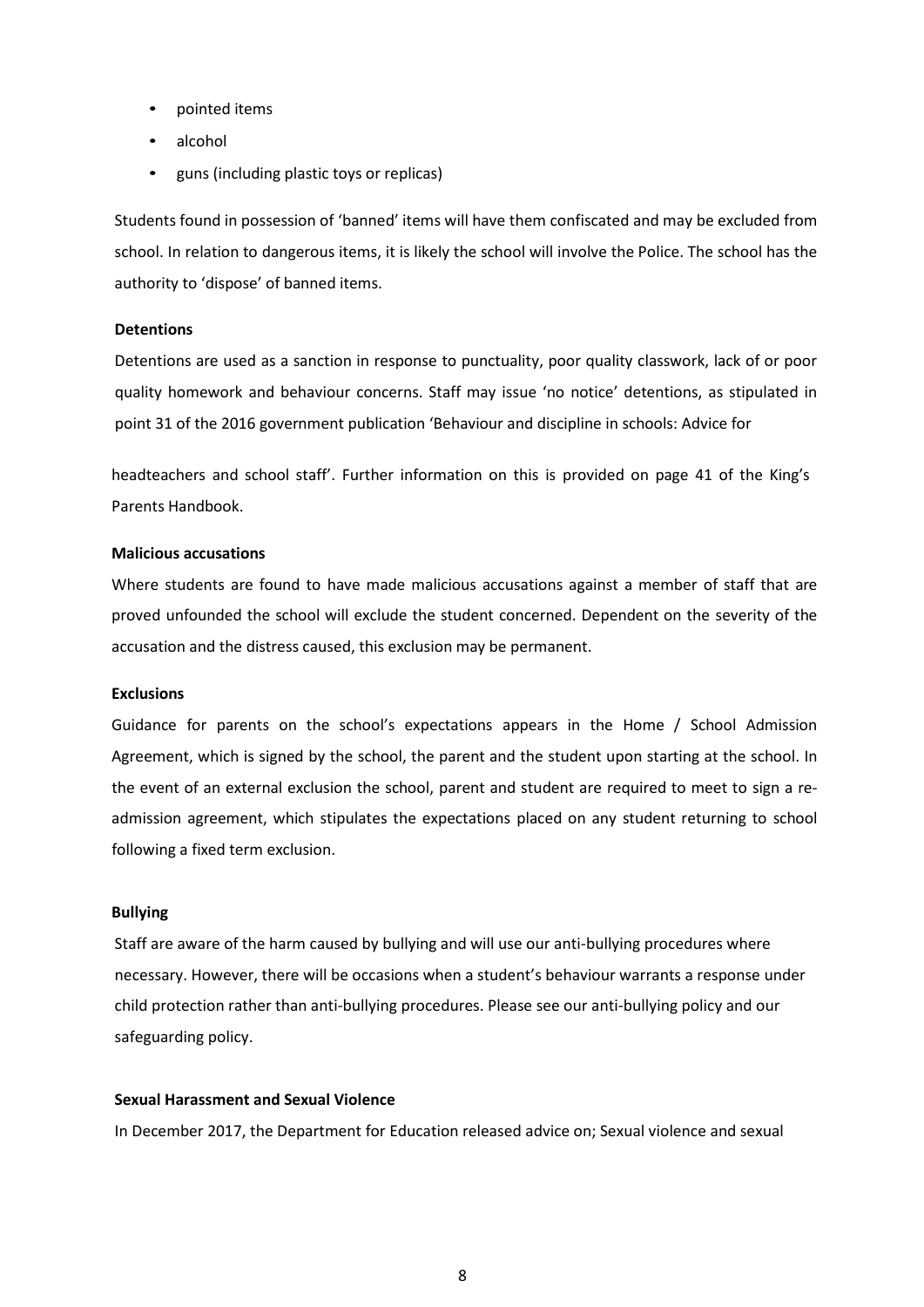harassment (updated April 2021) to take into account DfE and NSPCC focus on sexual harassment and sexual violence between children in schools and colleges – advice for governing bodies, proprietors, head teachers, principals, senior leadership teams and designated safeguarding leads.

The advice was to be read alongside Keeping Children Safe in Education September 2021. The focus is sexual violence and sexual harassment between children at school and college, the guidance seeks to define the issues, minimise risks and what to do if an incident occurs/alleged to have occurred. At King's Leadership Academy Bolton we will implement our internal **Sexual Harassment and Sexual Violence policy** to manage any incidents relating to this**.** 

#### **Risk Assessment**

In order to ensure that appropriate support is in place and the rights of all students to learn in an orderly environment are protected, King's may carry out a risk assessment in cases when a student is considered a risk to the learning or health and safety of other students or staff.

Where students are known to have been excluded, either permanently or for a fixed term, from their previous school, they will be risk assessed prior to admission to the school. The school reserves the right to risk assess any student on roll as a result of behaviour that causes concern.

When a student's behaviour falls below the parameters of being considered acceptable, the school operates a system of internal isolation and students are placed in a room away from their peers. In part, this is done to encourage the student to reflect on their behaviour and chosen actions with a view to improving their self-awareness and own behaviour.

# **Parents**

Parents are expected to behave in an adult, mature and amicable fashion at all times when on the school site or in conversation with members of staff. When a parent's behaviour is giving ongoing cause for concern the governing body has the authority to ban the parent from site.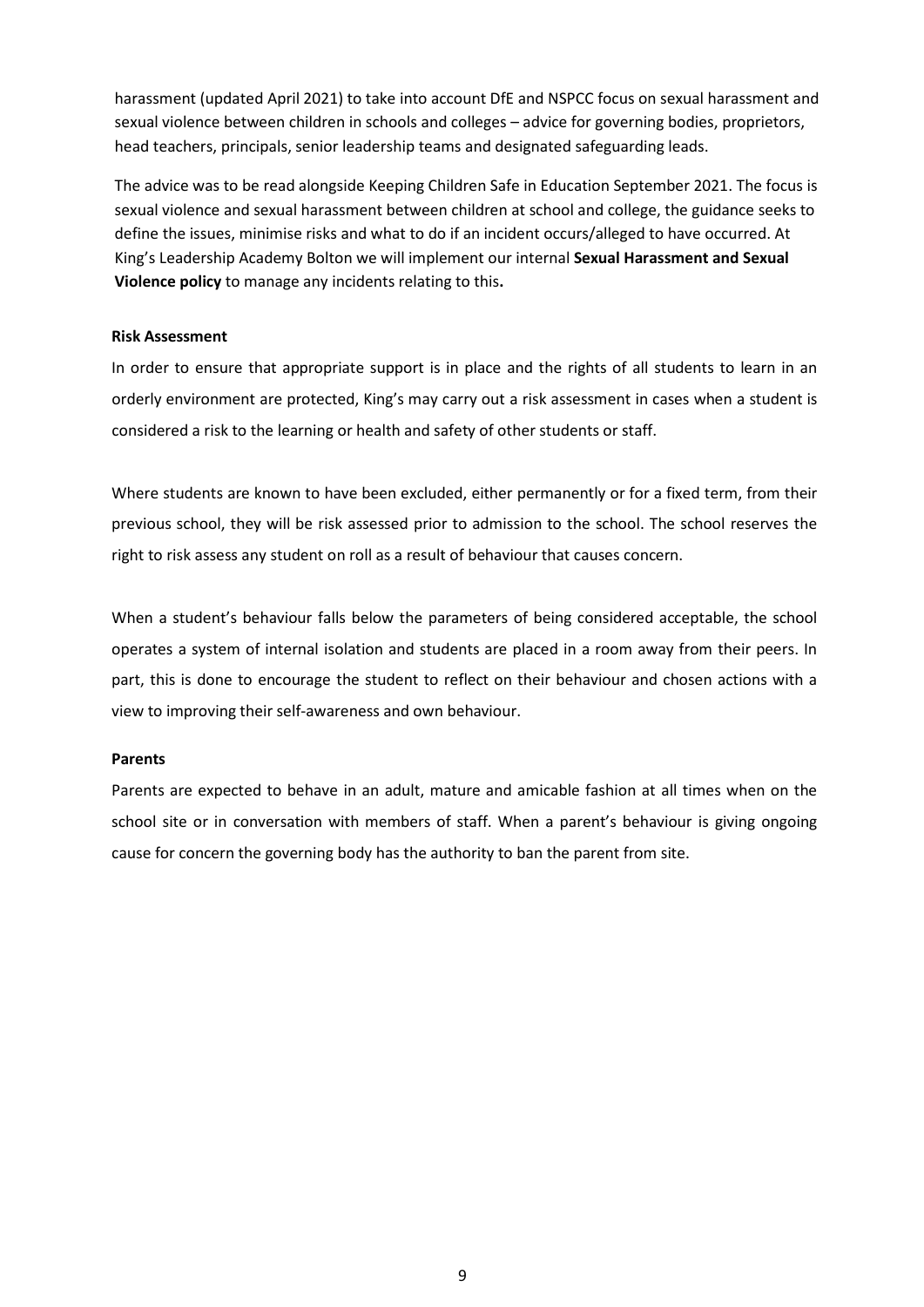#### <span id="page-9-0"></span>**APPENDIX A**

The diagram below is an example of King's departmental and pastoral behavioural routes. This is the structure that all teachers follow to ensure consistency in pupil routines.